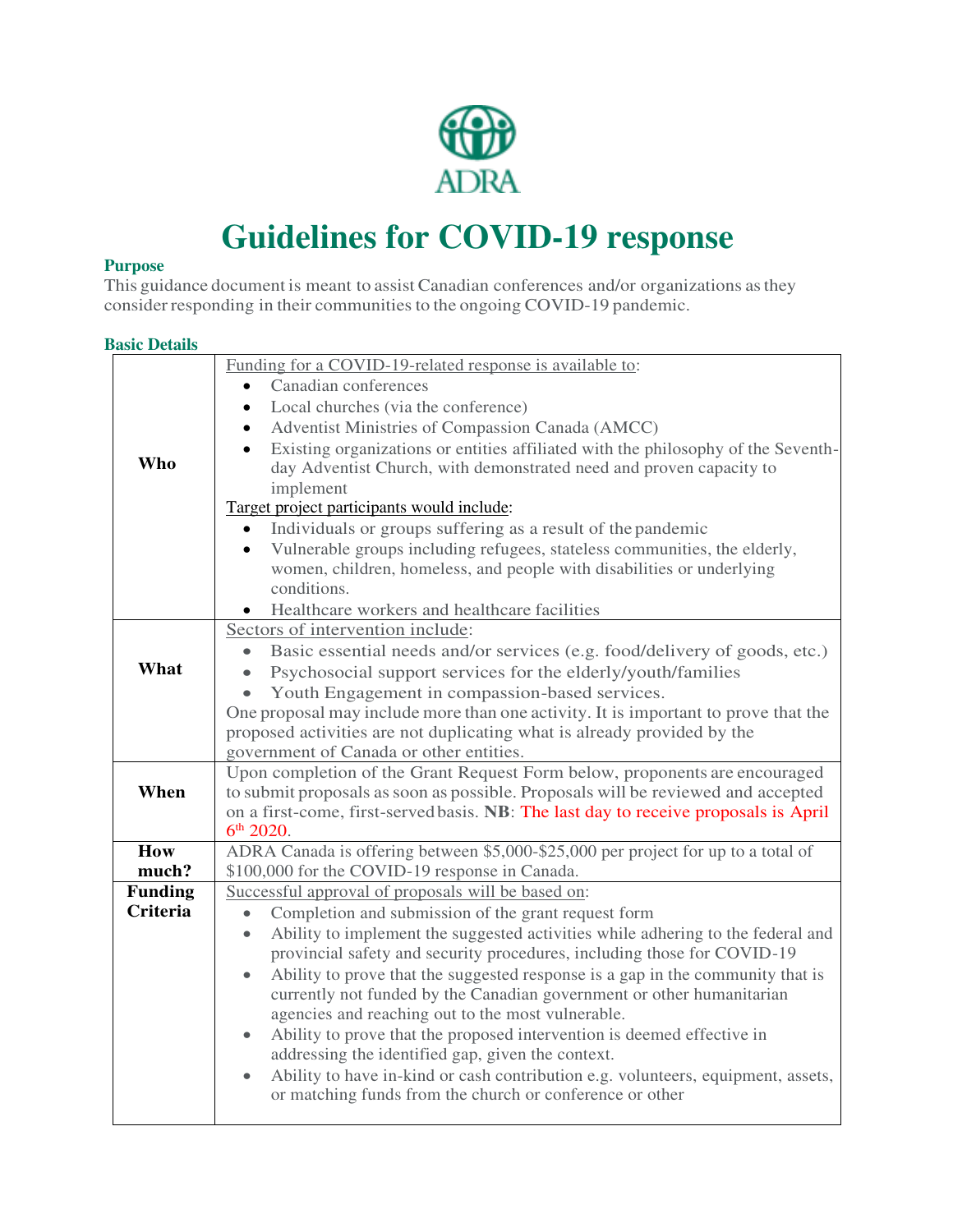# **D**ADRA **COVID-19 response Canadian Project Grant Request Form**

### **When completed, forward to your conference contact with a copy to [daniel.saugh@adra.ca](mailto:daniel.saugh@adra.ca)**

**Please print or type the following information:**

| Organization or Conference or Local Church Name:                                   |           |              |  |  |
|------------------------------------------------------------------------------------|-----------|--------------|--|--|
| Project Name:                                                                      |           |              |  |  |
| Proposed project start and end dates:                                              |           |              |  |  |
| Project location (city/town/local area):                                           |           |              |  |  |
| Grant Requested: \$                                                                |           |              |  |  |
| <b>Contact Name:</b>                                                               | Position: |              |  |  |
| Telephone number where Contact can be reached between 8:00 a.m. and 5:00 p.m. EST: |           |              |  |  |
| Phone: (                                                                           | $Cell:$ ( |              |  |  |
| <b>Contact Email address:</b>                                                      |           |              |  |  |
| <b>Organization Address:</b>                                                       |           |              |  |  |
| City:                                                                              | Province: | Postal Code: |  |  |

**Please respond to the following questions:** (on a separate page and then attach it to this submission)

- 1. Describe the problem you want to address (causes of the problem, actions addressing the problem, gaps?)
- 2. Describe your overall goal and justify why addressing this goal is an effective way to address the gaps.
- 3. List the specific activities that you need to undertake in order to achieve the goal.
- 4. Who are the people you aim to serve?
- 5. How many people do you plan to serve over the life of the project (please estimate)?
- 6. Is the proposed project already ongoing or a one-time event? Describe your experience in implementing similar initiatives.
- 7. How many volunteers will work with the project? (specify how many males and females)
- 8. What measures will be taken to protect workers and volunteers in compliance with Government directives?
- 9. How are you coordinating your project with other responders in your area?
- 10. Will you be partnering with another organization? If so, how (Please include discussions on cash and/or in-kind contributions from partners, if any?
- 11. Are you able to include visibility for the Seventh-day Adventist church and ADRA in your implementation (**NB**: ADRA and the conference will provide the visibility items)?

*Note that ADRA will provide links to trusted websites for promotional materials that can be printed off or referenced in your project.*